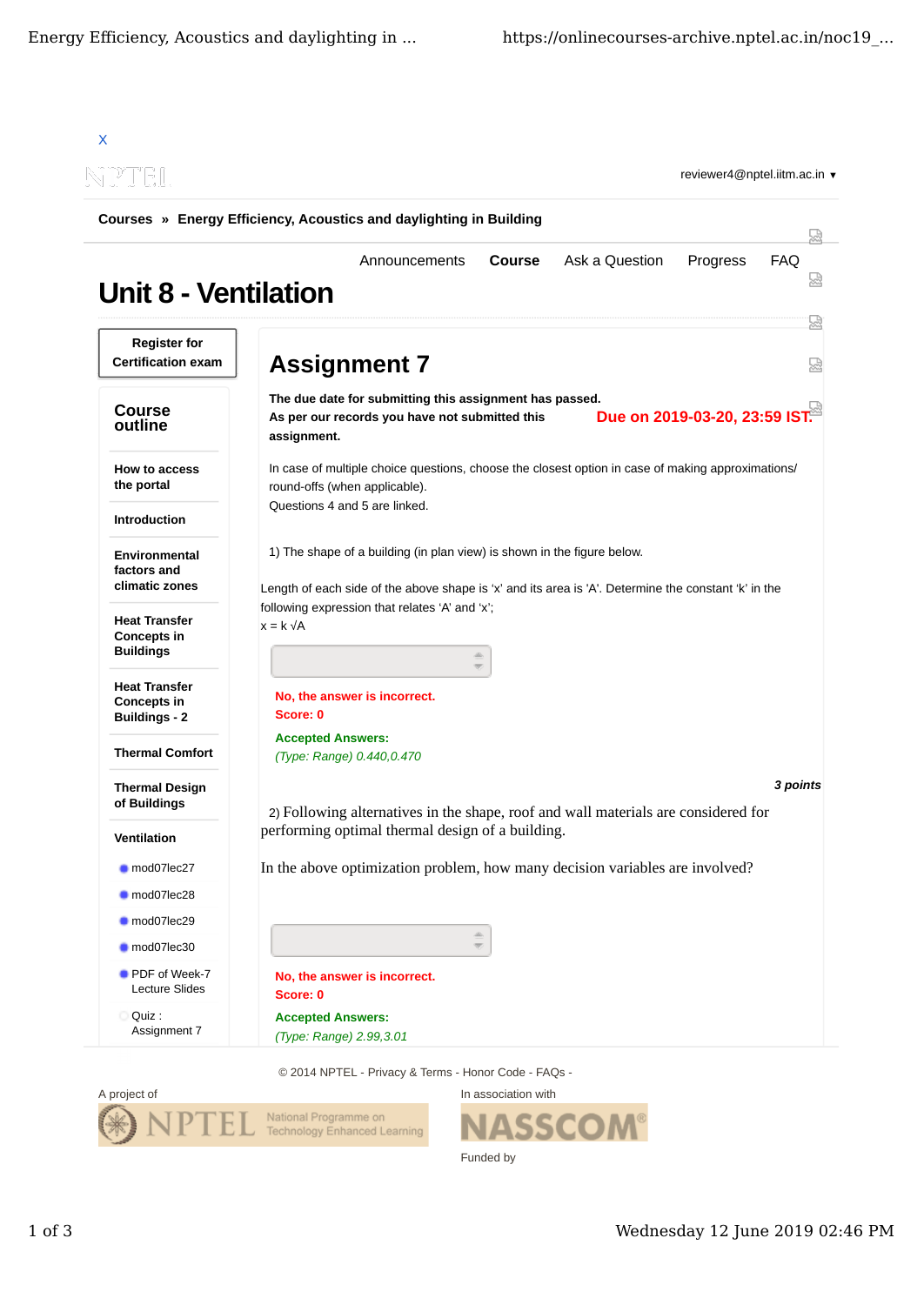## Energy Efficiency, Acoustics and daylighting in ... https://onlinecourses-archive.nptel.ac.in/noc19 ...